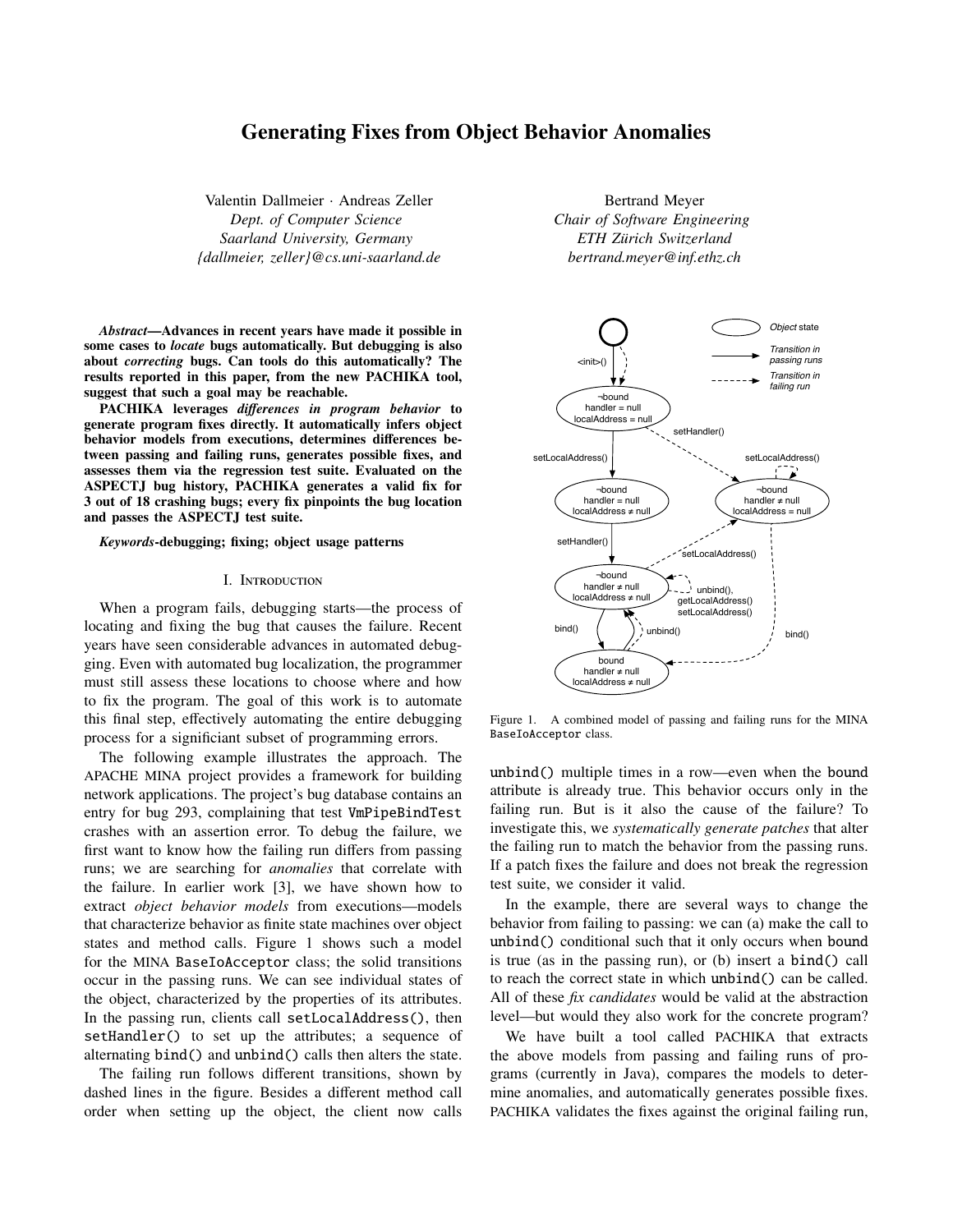

Figure 2. PACHIKA takes a Java program (a) and out of its passing and failing runs (b), it mines object behavior models (c). From differences (d) between the models, it derives fix candidates (e), which it then validates against the regression test suite. Only validated fixes remain (f).

ensuring that the fix indeed solves the problem at hand; it also runs the program's regression test suite to minimize the risk of introducing new problems. Only fixes that pass this validation will eventually be presented to the programmer.

In the MINA example, PACHIKA finds that the fix candidate (a) introduces an alternate failure in the failing run, while candidate (b)—inserting an additional bind() call passes all the tests; this candidate is the fix PACHIKA suggests to the programmer. This is also how the real MINA bug was eventually fixed as indicated by the project's history.

The rest of this paper presents the details of the above approach, and we evaluate its performance on real-life programs with real-life bugs. We make the following contributions:

- A technique to automatically *derive fix candidates* from anomalies in program executions. To our knowledge, this is the first time that fixes are directly generated from mined specifications.
- A method for *validating these fix candidates* using the failing run and automated quality assurance, eventually suggesting the best fix.
- An evaluation of the *effectiveness and the efficiency of the approach* on the iBUGS collection of real-life bugs.

### **II. MINING MODELS**

To obtain information about passing and failing runs, PACHIKA must *trace* the executions—that is, collect all information required to mine models. For this purpose, PACHIKA uses the ASM framework to inject additional statements into the program. The injected instructions trace events like access to fields and method calls.

The next step reads the trace file and generates an object behavior model for each object. In essence, the model miner builds and maintains a representation of the heap and updates models whenever a method changes the state of an object.

Unfortunately, using concrete values for primitive fields generates models that are too fine-grained. To deal with this issue, PACHIKA uses *abstract values* rather than concrete values. The problem is to choose the right level of abstraction. If the abstraction is too strong, information vital for detecting violations may be lost. If the abstraction is too weak, though, we might still end up with models that are too fine-grained and thus discover too many anomalies.

Table I ABSTRACTION METHODS

| Type                                   | Categories                                                  |
|----------------------------------------|-------------------------------------------------------------|
| Complex<br>Numerical<br><b>Boolean</b> | $x = null, x \neq null$<br>$x < 0, x = 0, x > 0$<br>$x - x$ |

Our method for abstraction is inspired by Liblit et al. [8], who have successfully applied abstraction in the context of statistical bug localization. Table I summarizes how concrete values are mapped to abstract values. The successful application of this approach in the context of bug localization by Liblit et al. gives us reason to believe that it provides a suitable level of abstraction when mining anomalies. However, we did not investigate other abstraction methods and therefore do not claim that our approach is the best.

### **III. FINDING VIOLATIONS**

Our approach for detecting anomalies compares models of *passing* and *failing* runs. From the passing models, PACHIKA learns preconditions for a method invocation and checks the failing model for violations of these preconditions.

Even a very short run of an object oriented program creates a large number of objects. In MINA, for example, the failing run lasts only 0.3 seconds but generates over 18,000 objects. Analyzing all these models, while possible in principle, would take too much time in practice. We need to find a heuristic that reduces the search space by only considering a subset of all objects. A good heuristic selects all objects whose behavior is relevant for the failure, and only few objects that are irrelevant.

In its current state, PACHIKA requires the failing run to abort with an exception and extracts models for all objects that are reachable through the parameters of the methods on the stack. This approach was inspired by work of Artzi et al. [1], who use a similar technique to reproduce crashes.

The final step for detecting violations is to check all method invocations from the failing model to see whether they violate any of the preconditions mined from the passing model. If an invocation violates at least one precondition, PACHIKA remembers the violated preconditions, and the state before the invocation.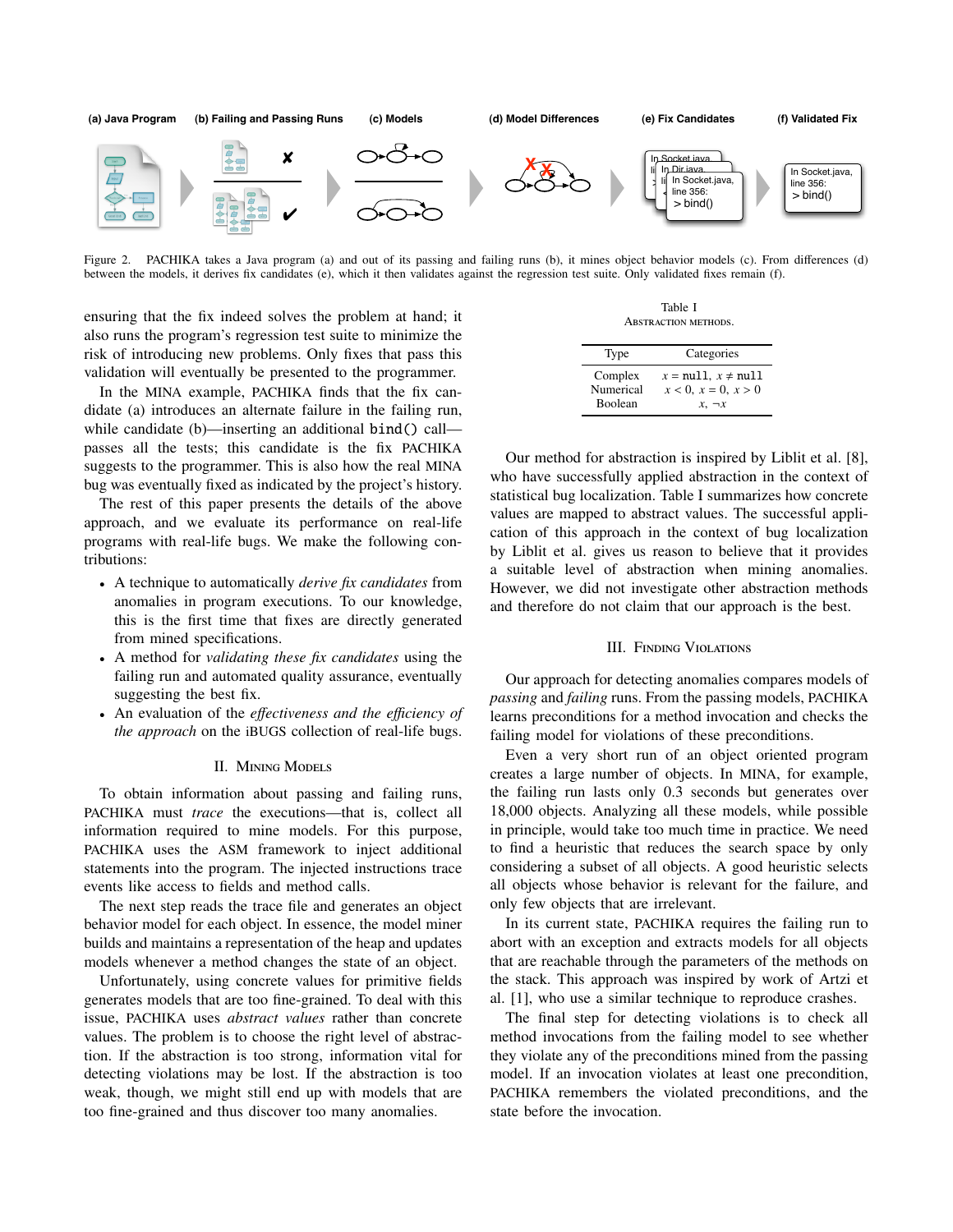Table II SUBJECTS USED IN THE PAPER.

| Program        | Crashing | Size   | Number of    |
|----------------|----------|--------|--------------|
|                | Bugs     | (LOC)  | <b>Tests</b> |
| <b>ASPECTJ</b> | 18       | 75.123 | 1.178        |
| <b>RHINO</b>   | 8        | 37.902 | 1.499        |

## IV. GENERATING FIXES

For each invocation of a method *m* that violates at least one precondition, PACHIKA generates fix candidates based on the passing and failing models. In general, there are two possibilities to fix a violation based on models. The first is to satisfy the preconditions of *m* by *inserting calls* that make the necessary changes to the state. The second strategy is to avoid the violation by *deleting the violating call to m*.

We refer to the non-validated fixes generated by PACHIKA as the set of *fix candidates*. Each fix candidate is applied in isolation and evaluated in two steps. First, we execute the failing test. If the fix changes the outcome to passing, we call it a *potential fix*. For each potential fix, we subject it to the program's automated quality assurance—in our case, all tests of the program's regression test suite. If the fix does not alter the outcome of any one test, we refer to it as a *validated fix*. Only validated fixes will be presented to the programmer as proposed fixes for the failure.

### V. EXPERIMENTAL EVALUATION

To evaluate the effectiveness of our approach, we ran PACHIKA on the two subjects provided by the iBUGS repository [4]. iBUGS contains programs together with test runs and bugs as they actually occurred in the history of the project. For a subset of the bugs, iBUGS also provides test cases that reproduce the problem, which we refer to as failing tests. In our experiments, we use the projects' regression test suites as passing runs.

# *A. Subjects*

Table II summarizes information about the subjects used in the iBUGS study. The column "Crashing Bugs" gives the number of bugs that caused the program to crash. We included all these bugs in our study. For each bug in the repository, iBUGS contains a snapshot of the project right before and right after the bug was fixed. Thus, the size of the project and the number of tests varies from bug to bug. Columns "Size" and "Number of Tests" therefore list only the values for the latest bug included in the study.

# *B. Running the Experiments*

We performed experiments with all crashing bugs of ASPECTJ (18) and RHINO (8). For each bug we mine models from the failing run and compare them against the models of a randomly chosen subset of all passing runs. All candidate fixes generated by PACHIKA are verified against the whole regression test suite.

Table III TRACING OVERHEAD AND EXECUTION TIMES FOR ALL SUBJECTS.

|                | Tracing<br>Overhead<br>(factor) | Trace File<br>Size<br>(MB) | Model<br>Mining<br>(s) |
|----------------|---------------------------------|----------------------------|------------------------|
| <b>ASPECTJ</b> | Q                               | 223                        | 110                    |
| <b>RHINO</b>   | 26                              | 11                         |                        |

As is to be expected, tracing incurs a huge amount of runtime overhead. Since both ASPECTJ and RHINO contain over 1,000 tests, tracing and mining the test suite was the most time-consuming part in our experiments. For example, tracing and mining all 1,038 runs in the test suite of bug 87376 takes a little less than two days. Unfortunately this needs to be done for each investigated bug, since each bug is fixed in a different version of the code base.

In practice, however, tracing and mining the test suite only takes place once for each released version of a program. As soon as a new version is released to the public, we can trace the test suite, mine models for all objects in the traces, and store them for reuse. For every bug report filed for the new version, we can reuse the cached models.

# *C. Results*

For RHINO, PACHIKA generates fix candidates for three out of eight bugs. None of these fixes turns the failing test into a passing one. We examined the results in detail and found two causes:

- RHINO is considerably smaller than ASPECTJ and contains only a very small number of classes that have complex models. Thus, PACHIKA finds only a small number of violations per bug.
- In many cases where a violation is found, technical restrictions such as the limitation to methods without parameters prevent PACHIKA from generating a fix. We hope to remove some of these restrictions in the near future and thus be able to generate more fixes for RHINO.

The results for ASPECTJ are summarized in Table IV. PACHIKA generates fix candidates for 14 out of 18 bugs. For 6 bugs, PACHIKA finds at least one fix that causes the failing run to pass. For 3 out of those 6 bugs, there is at least one validated fix. The fixes for bugs 173602 and 121616 turned out to be semantically equivalent to the fix applied by the developers. Due to space restrictions, we will only discuss bug 51322 in detail.

The failing run for bug 51322 crashes ASPECTJ by causing a NullPointerException in method build() of class InterType MethodDeclaration. Figure 3 shows the relevant parts of this method, together with the fix as applied by the developers, and the fix generated by PACHIKA. The failing run contains two invocations of method build(), of which only the last one fails. For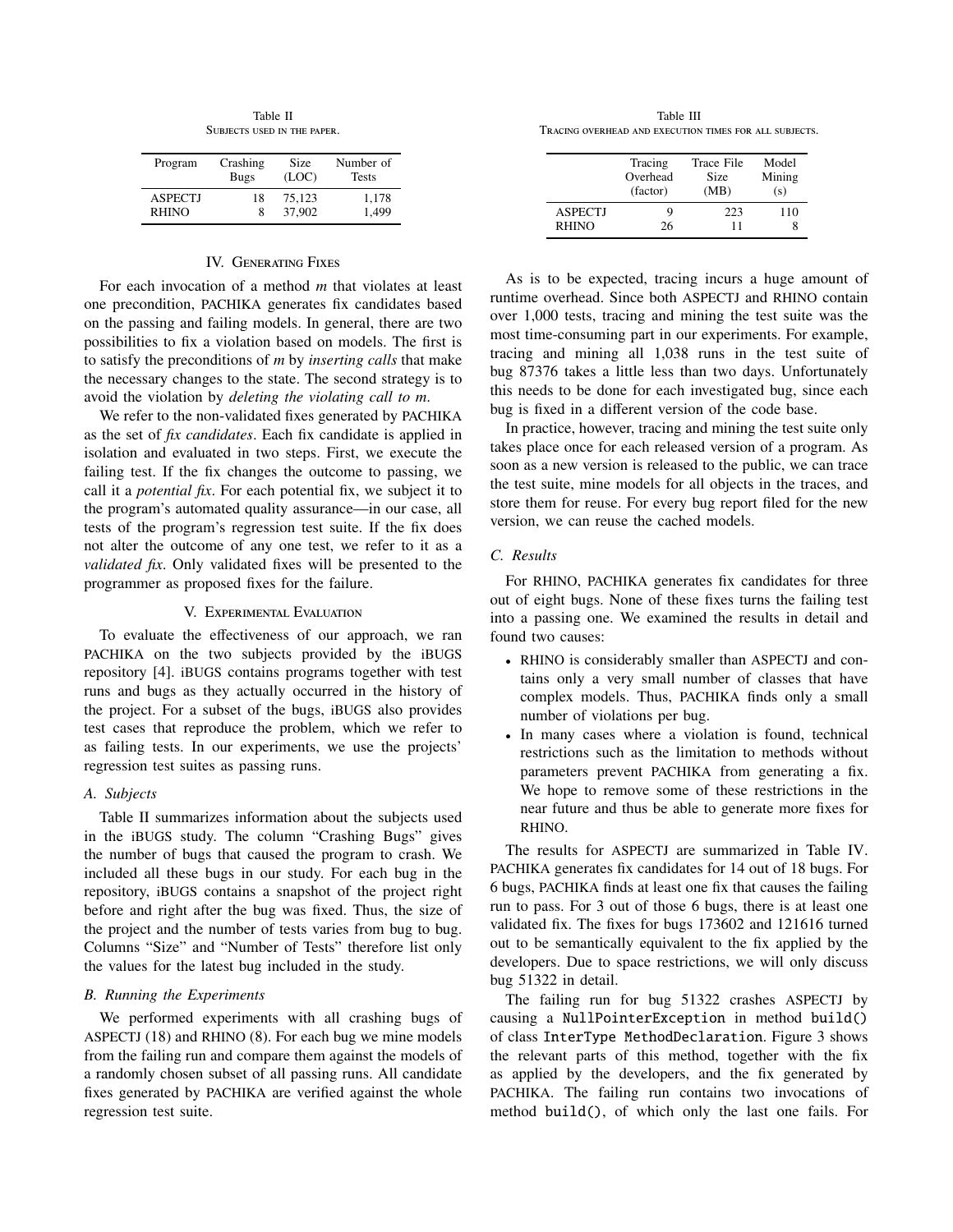```
public EclipseTypeMunger build(ClassScope classScope) {
    ...
   if(ignoreFurtherInvestigation) { return null;
   } else {
     binding = classScope.referenceContext.
                 binding.resolveTypesFor(binding);
> // Fix generated by PACHIKA
> binding.constantPoolDeclaringClass().
> addDefaultAbstractMethods();
> binding.constantPoolDeclaringClass().methods();
> // Fix from source repository
> if (binding == null) {
> throw new AbortCompilation();
> }
     ResolvedMember sig = new ResolvedMember(...);
        ...
   }
 }
```
Figure 3. The proposed fix for bug 51322 invokes methods that initialize values, avoiding the illegal access in a subsequent invocation of build(). Table IV

RESULTS OF THE EXPERIMENTAL EVALUATION FOR ASPECTJ.

|        | Fix Candidates |          | Potential | Validated      |
|--------|----------------|----------|-----------|----------------|
| Bug    | Insert         | Delete   | Fixes     | Fixes          |
| 34858  | 420            | 50       | 0         | 0              |
| 43033  | 219            | 65       | 0         | 0              |
| 51322  | 112            | 190      | 56        | 1              |
| 67774  | $\theta$       | 72       | 0         | 0              |
| 70619  | 6              | 1        | $\theta$  | $\overline{0}$ |
| 75129  | 0              | 0        | 0         | $\overline{0}$ |
| 87376  | 20             | 218      | 0         | $\overline{0}$ |
| 107858 | 405            | 235      | 1         | $\overline{0}$ |
| 109614 | $\theta$       | $\theta$ | $\theta$  | $\overline{0}$ |
| 120474 | 0              | 0        | 0         | $\overline{0}$ |
| 121616 | 123            | 0        | 38        | 1              |
| 125475 | 72             | 122      | 7         | $\overline{0}$ |
| 128237 | 283            | 4        | 123       | 0              |
| 131933 | $\theta$       | 50       | 0         | $\overline{0}$ |
| 152631 | 0              | 783      | 0         | 0              |
| 158412 | 2895           | 310      | 0         | 0              |
| 158624 | 0              | 0        | 0         | 0              |
| 173602 | 17             | 13       | 7         | 1              |

the first invocation, PACHIKA detects a precondition violation for the declaringClass attribute in the binding variable. The model from the passing run contains a path that repairs this violation, which consists of invoking addDefaultAbstractMethods() and methods(). When this fix is applied to ASPECTJ, the state of binding is altered such that the second invocation of build() no longer occurs and the failing run passes. The fixed version also passes all the other tests.

The developer's fix for this problem is simply to abort the execution of build(), which is very different from PACHIKA's fix. However, both fixes comply with the specification as given by the program's test suite.

### *D. Discussion*

Our results show that PACHIKA works much better on ASPECTJ (validated fixes for 3 out of 18 bugs) than on RHINO (no validated fixes). A closer examination of the log files revealed that there are much fewer violations of preconditions than in ASPECTJ, the reason being that there is only a small number of classes that have models with preconditions.

The validated fix for bug 51322 highlights a problem for approaches that validate fixes using the test suite: The quality of validated fixes is highly dependent on the quality of the test suite. A bad test suite will cause many fixes to be validated successfully and thus a lot of false positives to be presented to the user. However, in the absence of a formal specification, a test suite is still the best way to automatically assess the impact of a change on the program.

# *E. Threats to Validity*

The scope of our study is limited, as it only investigates 26 bugs in two programs. Therefore, the results of our experiments are hardly generalizable. However, it is difficult to conduct a controlled experiment with realistic data since there is only little such data available.

PACHIKA is a complex system that consists of almost 30,000 lines of code. We verified the correctness of model mining and fix generation for several small artificial test cases. However, the huge amount of data and the complexity of the system make it impossible to check every step for realistic examples.

There also is a risk that PACHIKA generates fixes that only apply to the symptom at hand, rather than the problem root cause ("The method crashes when p is null, so let's insert a check for it"). This risk is best countered by quality assurance; in particular, any increased level of automated validation (such as contracts or widespread program proofs) will automatically filter out more bad fix candidates as generated by PACHIKA.

#### VI. RELATED WORK

The most frequent work in automated debugging deals with the problem of *bug localization*—that is, relating a failure to possible bug locations. Milestones in that direction include the TARANTULA approach by Jones et al. [6] as well as *statistical debugging* [8] by Liblit et al., who allow the programmer to focus on a small percentage of the code.

Most related to PACHIKA is the recent work by Weimer et al. [11] on automatic patch generation. Weimer et al. use adaptive random search to systematically mutate a failing C program by inserting, swapping, and deleting statements. Rather than using adaptive random search, PACHIKA relies on behavioral differences between passing and failing runs, which keeps the search space focused. Such a focus is very much needed: It is unknown whether the approach of Weimer et al. scales up to a program like ASPECTJ, with more than 75,000 lines of code and a test suite where *one single run* already takes a minute.

PACHIKA is an instance of *specification mining* tools. The behavior models as mined by PACHIKA were first implemented in the ADABU tool [3]. The concept was later adapted by Ghezzi et al. [5]. Their ADIHEU tool uses